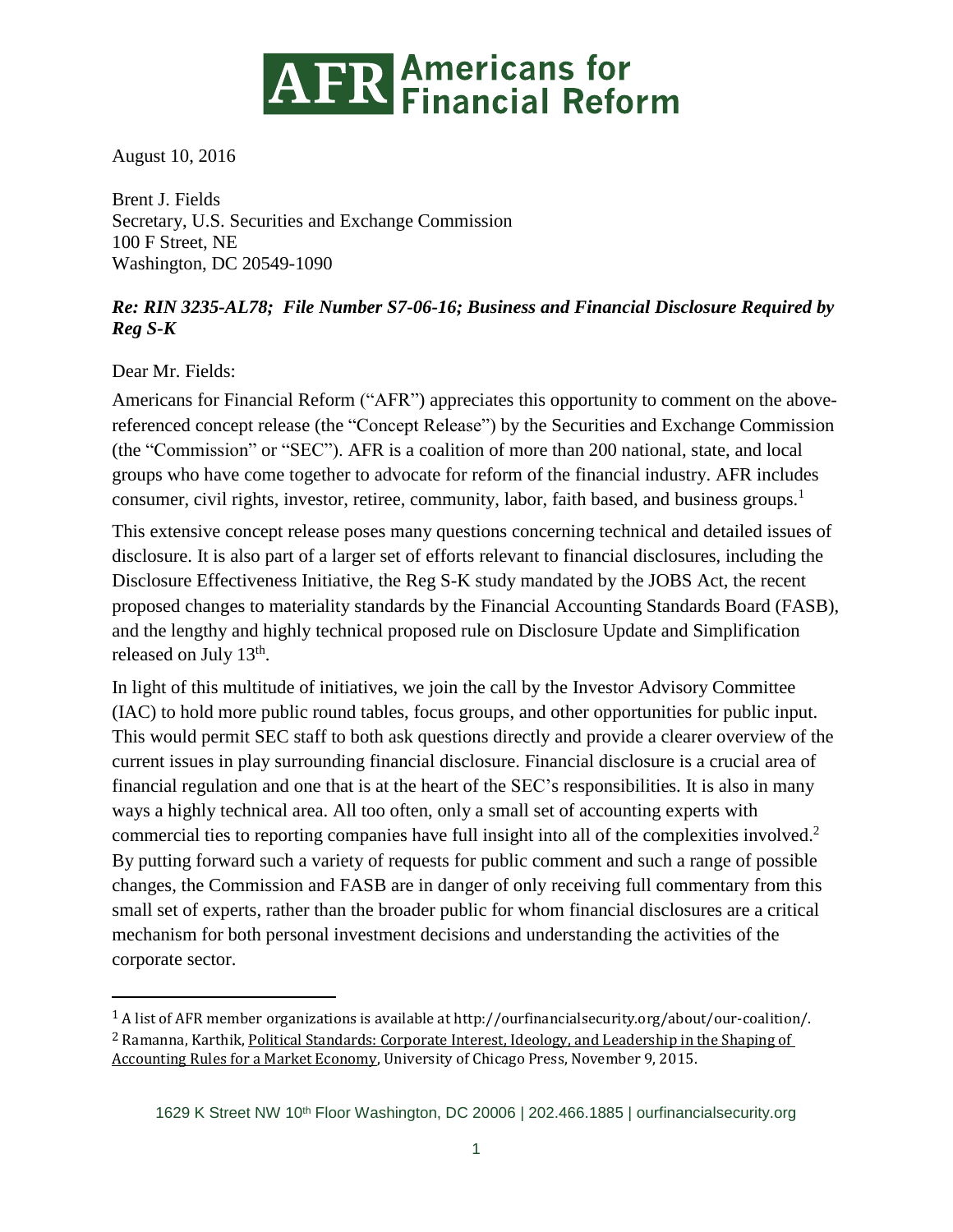We would also call the Commission's attention to concerns about disclosure in areas that go beyond Reg S-K, specifically disclosure issues related to private funds. Numerous commenters and investors have criticized the lack of transparency of private funds, and the Commission has found major issues in its own examinations.<sup>3</sup> Such lack of transparency has been found to conceal conflicts of interest with private fund investors and possibly violations of SEC rules. Financial strategies pursued by private funds also have a profound impact on outcomes at companies in which they invest. Private funds do not report directly under Reg S-K (although beneficial owner disclosures in Item 403 are relevant to such funds). But any comprehensive review of the SEC disclosure regime must include the question of private fund transparency.

Below, we lay out broad views concerning some of the conceptual issues raised in the Concept Release and some of the specific areas of disclosure on which the Commission has raised questions. We are especially concerned regarding the issue of materiality and potential weakening in the materiality standard, which as we argue below could significantly undermine disclosures across a range of areas.

## **Conceptual Issues**

l

*Audience for Disclosure*: AFR believes that in considering disclosure requirements the Commission must prioritize the investor community, including all segments from retail to sophisticated investors. We also believe that the Commission must provide disclosures that serve the needs of all investors, including those who invest in companies for reasons that go beyond short-term financial returns, such as environmental, social, and governance (ESG) criteria. As pointed out in the comment letter by the U.S. Social Investment Forum, professionally managed investments influenced by ESG criteria have grown to \$6.5 trillion and represent one in every six dollars of professionally managed investments in U.S. financial markets. In considering disclosure requirements, the Commission must not ignore the needs of this large segment of investors.

*"Disclosure Overload", Modern Information Technology, and Financial Disclosures*: The SEC must prioritize taking full advantage of the power of modern information technology to transform financial disclosure. AFR believes that concerns about "excessive disclosure" or "disclosure overload" are profoundly misplaced. While the amount of verbiage in financial disclosures may have increased, risk factor disclosures have become increasingly generic and

<sup>3</sup> AFL-CIO, "Comments on Disclosure Effectiveness Initiative", November 20th, 2015, available at <https://www.sec.gov/comments/disclosure-effectiveness/disclosureeffectiveness-65.pdf> . Ceresney, Andrew, "Private Equity Enforcement", Keynote Speech at Securities Enforcement Forum West, San Franciso, CA, May 12, 2016. Available a[t https://www.sec.gov/news/speech/private-equity-enforcement.html](https://www.sec.gov/news/speech/private-equity-enforcement.html)

<sup>1629</sup> K Street NW 10<sup>th</sup> Floor Washington, DC 20006 | 202.466.1885 | [ourfinancialsecurity.org](file:///C:/Users/EKilroy/Downloads/ourfinancialsecurity.org)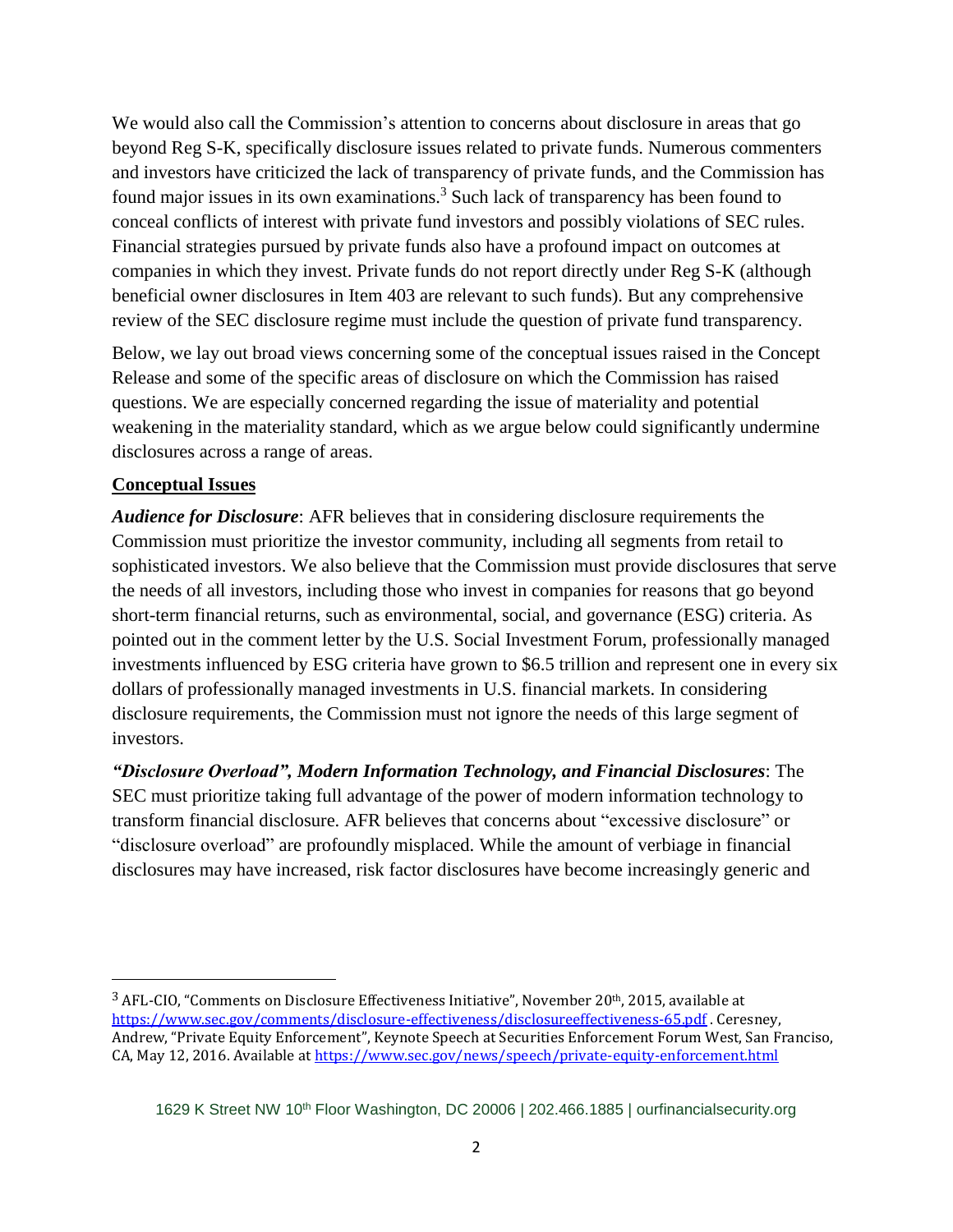non-specific in ways that do not provide actionable information to investors.<sup>4</sup> Basic economics tells us that since the cost of data analysis has declined massively thanks to improvements in computer technology, investors should now be motivated to use greater amounts of data, not less – so long as that data is made properly accessible. A concern that an increase in disclosure may "bury shareholders" in "an avalanche of trivial information" is only relevant in a world of paperbased disclosures that has long since disappeared. *TSC Industries vs. Northway*, the case in which the Supreme Court raised this concern, was decided in 1976, a time at which the most powerful supercomputer on earth had far less computing power than a modern consumer cell phone. Modern computing technologies allow enormous amounts of information to be processed, analyzed, and presented in ways that are easily understood by even less sophisticated investors and which highlight salient issues for decision making.

The proper emphasis is not on the questionable and unproven hypothesis of so-called "disclosure overload", but on the format, utility, and availability of disclosure. The extensive use of information technology permits the same set of data disclosures to be presented in ways that are comprehensible and useful to a wide variety of investor constituencies through the use of different software front ends. Taking full advantage of this could allow the Commission to simultaneously serve many different constituencies. However, in order to fully realize the potential of modern technology the Commission must take several steps. First, all disclosures should be made available in usable open data formats. Second, disclosures should be clear, consistent, and comparable between different firms and over time, so that computer analysis can track trends and make comparisons that will better inform investors. In pursuing these goals, we suggest that the Commission draw on the expertise of trade associations such as the Data Transparency Coalition, which represents private sector businesses specializing in the use of open data disclosures to serve consumers and investors.

*Principles-Based Vs Prescriptive Disclosures*: The Concept Release asks questions at several points concerning the use of a principles-based vs a prescriptive standard for disclosure. An effective disclosure standard requires the proper balance between principles and prescriptive rules. If well enforced, a principles-based standard is a vital backstop to rules-based disclosures. Through a general statement, a principles-based standard can provide broad coverage of all information that is important to investors. For example, the broad principles-based statement in Rule 12b-20 is a crucial backstop in order to capture cases in which purely rules-based disclosures may omit information in a manner that is effectively misleading to investors.

However, excessively principles based standards carry the risk that disclosure decisions will be dependent on discretionary judgements made differently by each company, resulting in

 $\overline{\phantom{a}}$ 

<sup>4</sup> Mirakur, Yatin, "Risk Disclosures in SEC Corporate Filings", Wharton Research Scholars Journal, April 22, 2011. Available at

http://repository.upenn.edu/cgi/viewcontent.cgi?article=1088&context=wharton\_research\_scholars

<sup>1629</sup> K Street NW 10<sup>th</sup> Floor Washington, DC 20006 | 202.466.1885 | [ourfinancialsecurity.org](file:///C:/Users/EKilroy/Downloads/ourfinancialsecurity.org)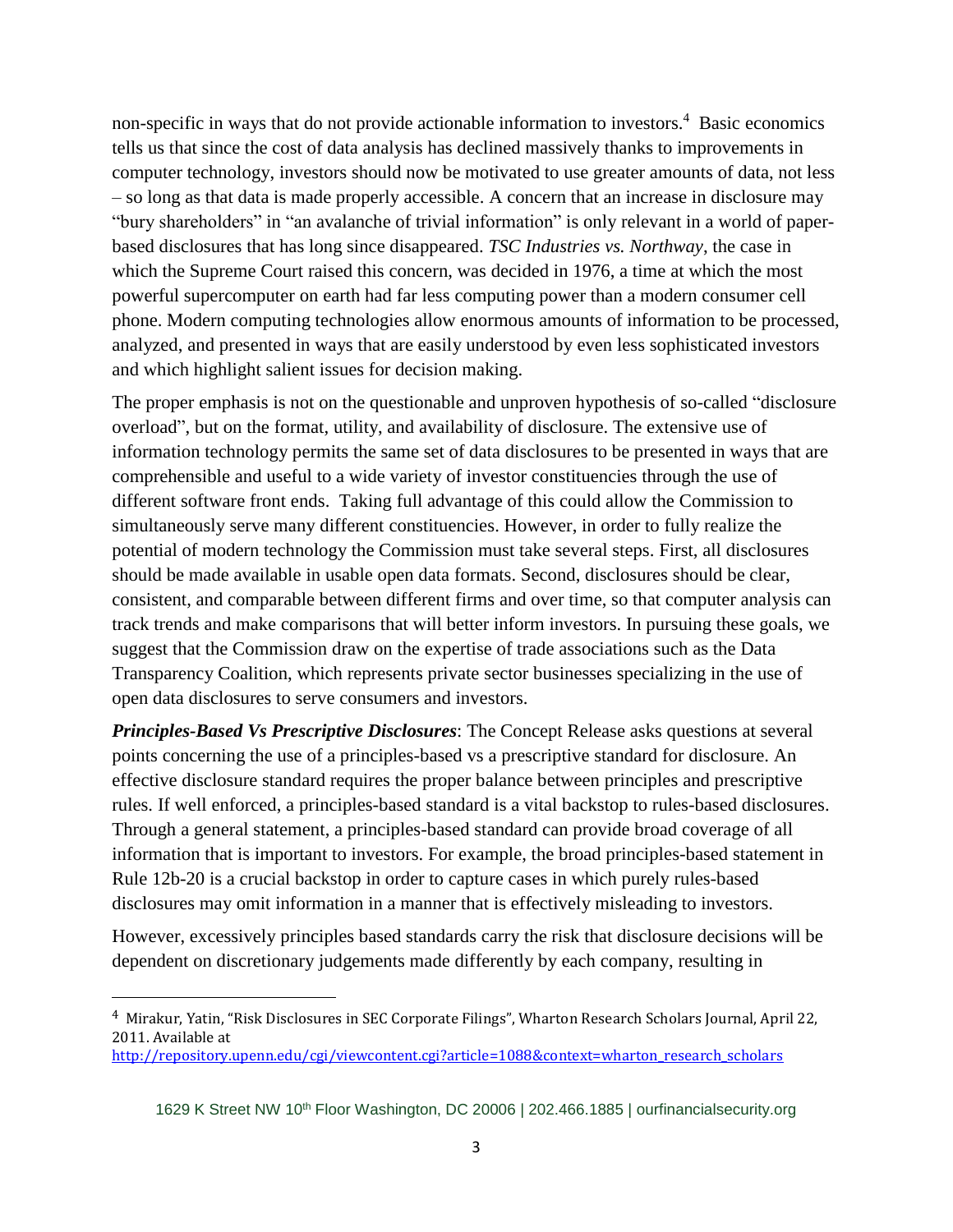disclosures that are not comparable across companies, possibly not comparable at a single company across time, and have a basis that is opaque to investors. Rules-based requirements that a core set of important information be disclosed uniformly and universally are crucial in creating consistent and comparable disclosures. Such prescriptive disclosure standards may not impose greater compliance costs on companies. Indeed, the clarity of prescriptive disclosure standards may save companies time and effort in determining whether a disclosure is necessary. For these reasons, we believe that it is important to keep a strong and comprehensive core of rules-based disclosures at the heart of Reg S-K.

*Materiality*: As this Concept Release states, materiality can be seen as a "cornerstone" of the entire disclosure framework. It is crucial to note, however, that materiality – while it is the core element in this disclosure regime – should not be seen as defining the maximum limit of corporate disclosure. It is, instead, the lower limit, the floor below which reporting becomes fraudulent. The SEC has a broad mandate to require disclosures to protect investors, among other things. Materiality should not be treated as the sole driver of the disclosure framework.

The fraud standard of materiality laid out by the Supreme Court in TSC vs. Northway states that a fact is material for disclosure when the "fact would have been viewed by the reasonable investor as having significantly altered the 'total mix' of information made available." A version of this legal standard has also been adopted by the Commission. It is important that this standard of materiality places the onus on management to determine what information would be broadly useful to a reasonable investor, which tends to create a starting point presumption favorable to disclosure. We believe an investor-focused definition of materiality, in which management is obliged to provide all information that a reasonable investor could view as useful or important, is essential to ensuring that needed disclosures are made.

But some recent statements on materiality raise concerns that this key element of a materiality standard may be weakened. In a recent speech, SEC Chair White characterized Commission disclosure policy as follows: "Our rules and guidance are clear that, to the extent issues about sustainability are material to a company's financial condition or results of operations, they must be disclosed".<sup>5</sup> There is no acknowledgement or prioritization of a reasonable investor standard in this statement. Instead, it leaves the door open to a disclosure standard which would rely solely on management's judgement as to the company's financial condition and the factors relevant to that condition. Since management can face serious conflicts of interest with outside investors concerning disclosure of information, this would be highly inappropriate.

A materiality standard must prioritize the investor by making a clear statement that all matters which a reasonable investor would find important should be included, rather than placing

 $\overline{\phantom{a}}$ 

<sup>5</sup> White, Mary Jo, "Focusing the Lens on Disclosure", Keynote Address, International Corporate Governance Network Annual Convention, June 27, 2016. Available at [https://www.sec.gov/news/speech/chair-white](https://www.sec.gov/news/speech/chair-white-icgn-speech.html)[icgn-speech.html](https://www.sec.gov/news/speech/chair-white-icgn-speech.html)

<sup>1629</sup> K Street NW 10<sup>th</sup> Floor Washington, DC 20006 | 202.466.1885 | [ourfinancialsecurity.org](file:///C:/Users/EKilroy/Downloads/ourfinancialsecurity.org)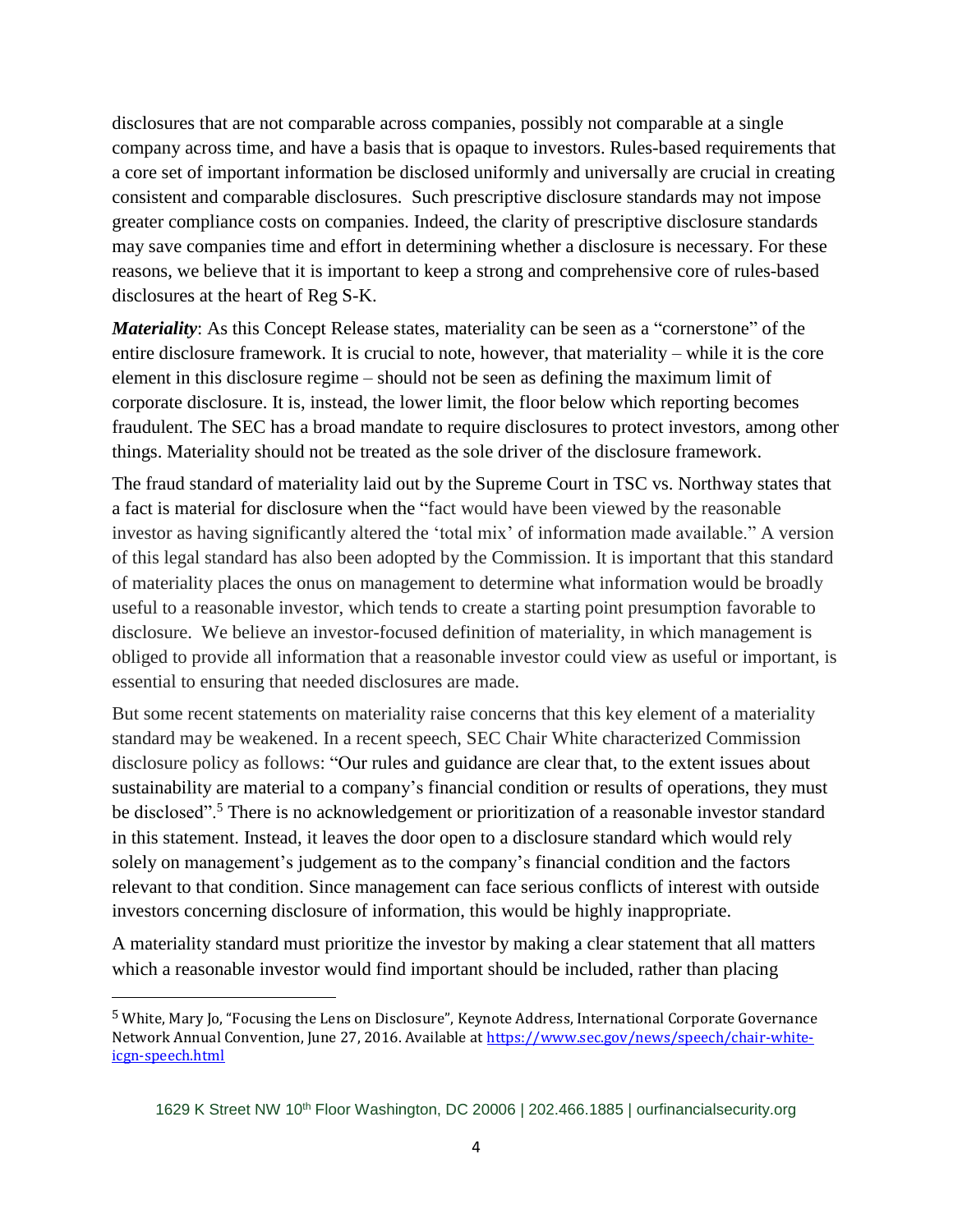management's judgement of what is material to the company at the center of the determination. Besides permitting management to manipulate the disclosure process in inappropriate ways, it is also significant that a management-focused materiality standard would gravely impact the ability to compare disclosures between companies, as it is likely that each management team would have different assessments of what issues are material to the company's financial condition.

## **Specific Areas of Disclosure Information**

*Stock Buybacks:* Stock buybacks have increased at a rapid pace in recent years and have major impact on both short-term stock performance and long-term company growth prospects by diverting funds that could be used for investments.<sup>6</sup> Stock buyback information is highly material and significant to investors. The SEC has required some significant disclosures in Item 703, but these disclosures are not reported with sufficient frequency and detail. Specifically, we favor the following changes:

- 1) **Changing the timing and increasing the frequency of disclosures**. Stock buybacks should be disclosed immediately, at the time the buyback actually occurs, as this is the time that any price manipulation would be occurring.
- 2) **More granular disclosures on the sources of funds for buybacks**. This will allow investors to better understand whether the long-term growth of the company is being endangered, either through increased debt or reduced re-investment, in order to fund stock buybacks.
- 3) **Disclosures on how stock buybacks fit within the company's overall capital allocation strategy**. This would include, for example, comparisons of funds expended and authorized to be expended on stock buybacks as compared to funds expended and expected to be expended on reinvestment in the company's long-term growth. Such a requirement could be limited to cases where stock buybacks are significant compared to overall cash flow.

*International Tax And Regulatory Issues:* A recent report by Americans for Tax Fairness found that offshore profits of U.S. corporations were \$2.4 trillion in 2015, up from \$434 billion a decade ago.<sup>7</sup> The high level of offshore profits, combined with the possibility of changes in both foreign and U.S. tax rules governing the taxation of these profits, means that disclosure of foreign revenues, profits and subsidiaries is directly and significantly material to the profits of

 $\overline{a}$ 

<sup>6</sup> Lazonick, William, "Profits Without Prosperity", Harvard Business Review, September, 2014. Available at <https://hbr.org/2014/09/profits-without-prosperity>

<sup>7</sup> Americans for Tax Fairness, Offshore Corporate Taxes, Profits & the Competitiveness of the U.S. Tax System, May 2016, available a[t http://www.americansfortaxfairness.org/files/ATF-Chartbook-Offshore-Corporate-](http://www.americansfortaxfairness.org/files/ATF-Chartbook-Offshore-Corporate-Taxes-Corporate-Profits-Competitiveness-of-US-Tax-System-May-2016-5-5-16-1.pdf)[Taxes-Corporate-Profits-Competitiveness-of-US-Tax-System-May-2016-5-5-16-1.pdf.](http://www.americansfortaxfairness.org/files/ATF-Chartbook-Offshore-Corporate-Taxes-Corporate-Profits-Competitiveness-of-US-Tax-System-May-2016-5-5-16-1.pdf) See also Citizens for Tax Justice, *Fortune 500 Companies Hold a Record \$2.4*

*Trillion Offshore*, Mar. 3, 2016, available at [http://ctj.org/pdf/pre0316.pdf.](http://ctj.org/pdf/pre0316.pdf)

<sup>1629</sup> K Street NW 10<sup>th</sup> Floor Washington, DC 20006 | 202.466.1885 | [ourfinancialsecurity.org](file:///C:/Users/EKilroy/Downloads/ourfinancialsecurity.org)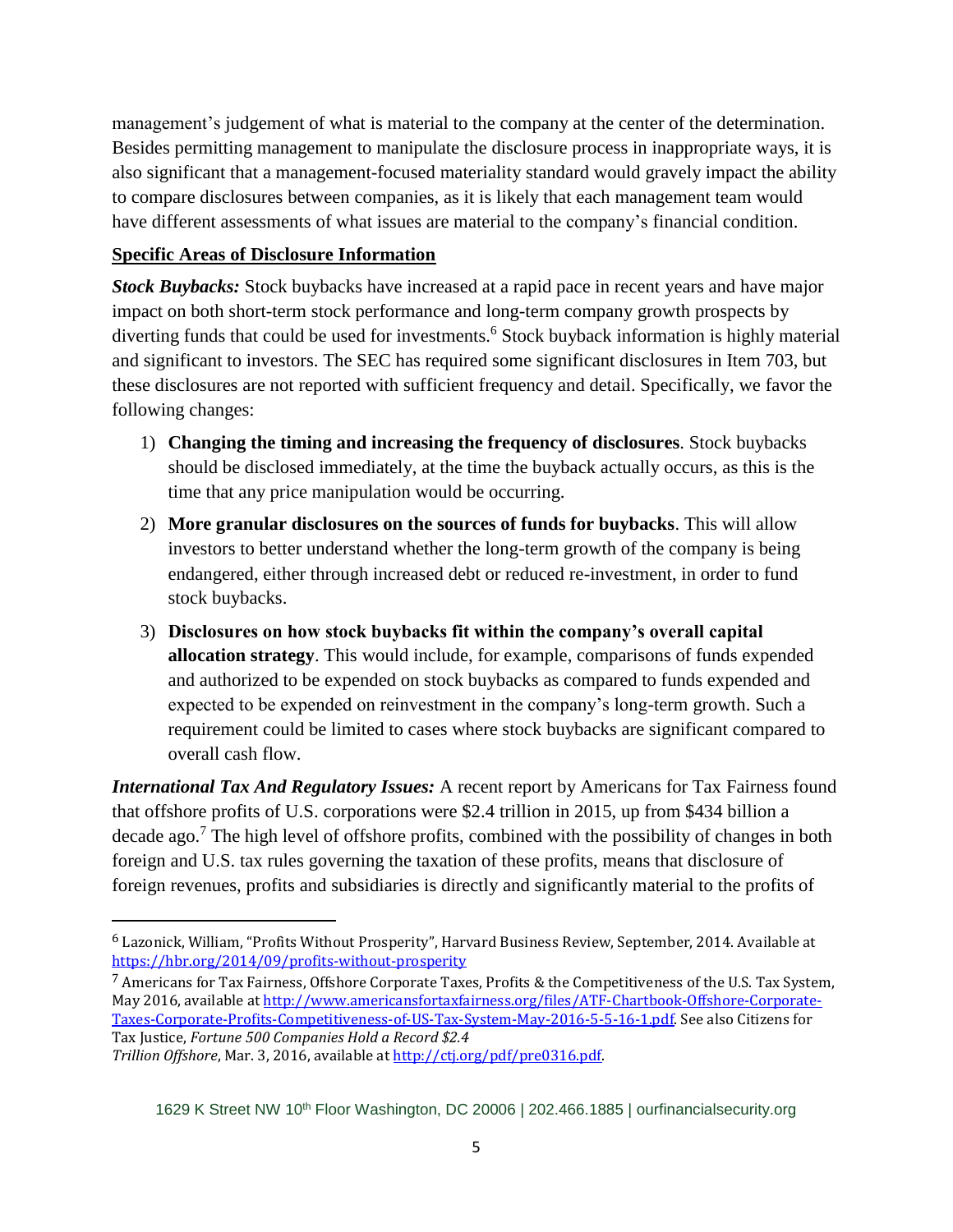American companies. In addition to this direct and significant financial exposure, the use of offshore tax havens can be an important part of social and governance criteria for investment, which as discussed above drives a significant proportion of investment.

While exposure to changes in tax rules is the most directly salient exposure to foreign regulations, there are other important elements of exposure to foreign laws and regulation that could well be material to firm profits. Financial, health, and privacy regulations can all affect the businesses of U.S. firms with global operations.

These factors argue for increased disclosure of overseas operations. Specifically, the Commission should require:

- **1) Disclosure of corporate structure**: Corporations should be required to disclose their subsidiary structure, including the name, location, and Legal Entity Identifier (LEI) number of each subsidiary entity, as well as its relation to the parent company. Without this disclosure, investors will not have a clear understanding of the company's corporate structure, activities, and potential risks due to legal or political changes overseas. While companies voluntarily disclose information about a subset of subsidiaries today, this disclosure is far from complete and often omits significant entities.<sup>8</sup>
- **2) Disclosure of country by country operations:** Corporations should be required to disclose employees, revenues, profits, tax rates, and taxes paid on a country by country basis. Without this data, investors will not be able to assess risks due to potential future changes in tax liabilities.

*Item 305 and Market Risk:* The Concept Release asks at CFR 23959-23960 about the market risk disclosures required in Item 305. Market risk disclosures have been improved in recent years by changes in FASB rules. For example, FASB Statement 161 in 2008 substantially improved derivatives disclosures, and FASB has also proposed to update liquidity and interest rate risk disclosures. The analysis and disclosure of market risk is also being re-examined by banking regulators in the form of significantly enhanced Pillar 3 disclosures under Basel rules and other efforts by national regulators.<sup>9</sup>

[http://www.americansfortaxfairness.org/files/TheWalmartWeb-June-2015-FINAL1.pdf.](http://www.americansfortaxfairness.org/files/TheWalmartWeb-June-2015-FINAL1.pdf) 

 $\overline{\phantom{a}}$ 

<sup>8</sup> Americans for Tax Fairness, *The Walmart Web: How the World's Biggest Corporation Secretly Uses Tax Havens to Dodge Taxes*, June 2015, available at

<sup>9</sup> Basel Committee on Banking Supervision, "Pillar 3 Disclosure Requirements: Consolidated and Enhanced Framework", Bank of International Settlements, March, 2016. Available at http://www.bis.org/bcbs/publ/d356.htm

<sup>1629</sup> K Street NW 10<sup>th</sup> Floor Washington, DC 20006 | 202.466.1885 | [ourfinancialsecurity.org](file:///C:/Users/EKilroy/Downloads/ourfinancialsecurity.org)